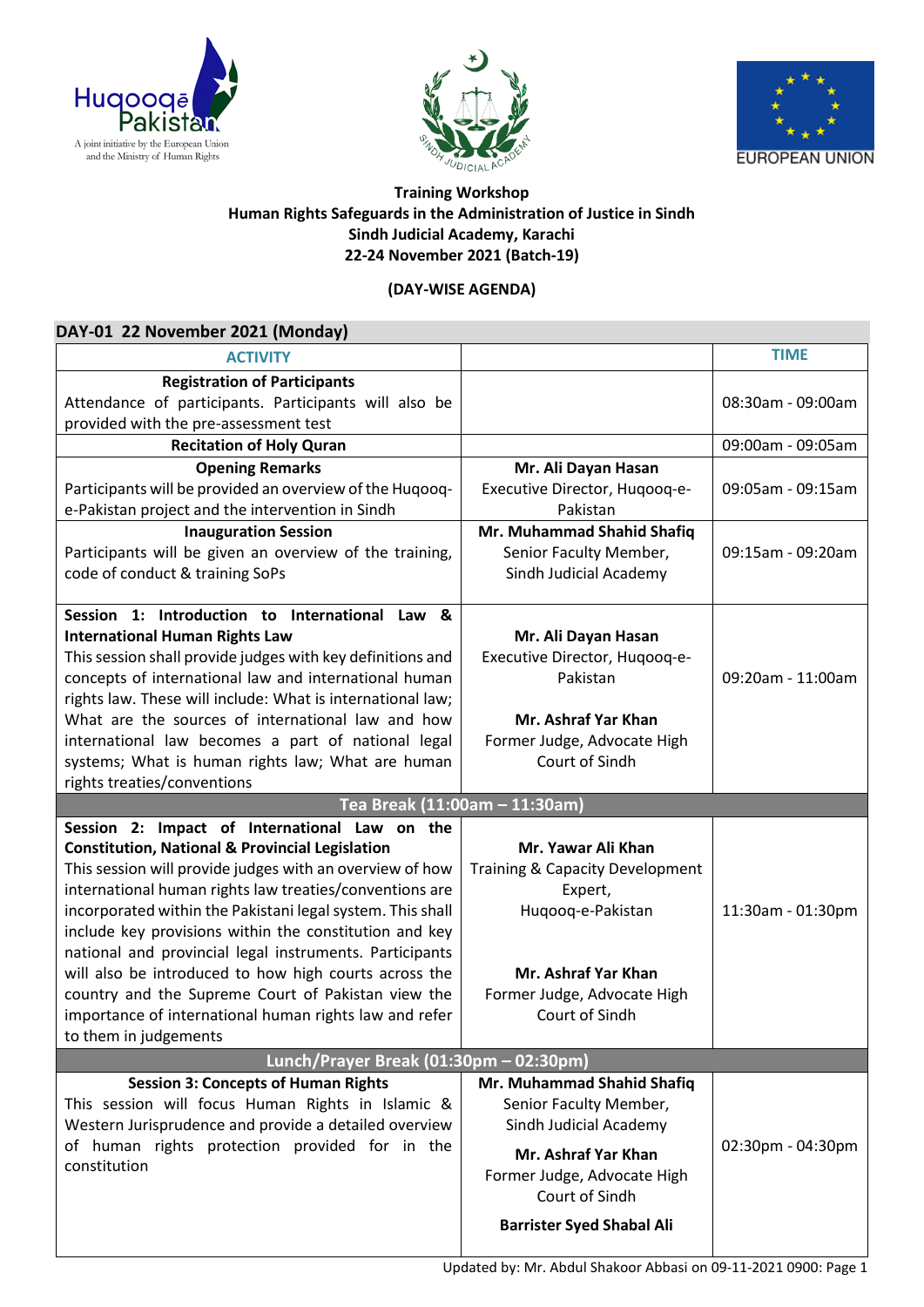| <b>ACTIVITY</b>                                                                                                                                                                                                                                                                                                                                                           |                                                                                                                                                                                                                                                                                  | <b>TIME</b>       |  |  |
|---------------------------------------------------------------------------------------------------------------------------------------------------------------------------------------------------------------------------------------------------------------------------------------------------------------------------------------------------------------------------|----------------------------------------------------------------------------------------------------------------------------------------------------------------------------------------------------------------------------------------------------------------------------------|-------------------|--|--|
| <b>Recitation of the Holy Quran</b>                                                                                                                                                                                                                                                                                                                                       |                                                                                                                                                                                                                                                                                  | 08:30am - 08:35am |  |  |
| Day 1 Recap:<br>Participants will be given a recap of the<br>thematic areas covered during the first day of<br>the training.                                                                                                                                                                                                                                              | Mr. Muhammad Shahid Shafiq<br>Senior Faculty Member,<br>Sindh Judicial Academy                                                                                                                                                                                                   | 08:35am - 08:45am |  |  |
| <b>Session 4: Application of Human Rights</b><br>within the Criminal Justice System of<br>Pakistan<br>This session will provide judges with in-depth<br>training on how human rights is reflected<br>within the criminal justice system. It shall<br>provide judges with the knowledge on how to<br>adopt a human rights approach to: Arrest &<br>detention; Remand; Bail | Ms. Khadija Ali<br>Training and Capacity Development Expert,<br>Huqooq-e-Pakistan<br>Mr. Ali Dayan Hasan<br>Executive Director, Huqooq-e-Pakistan<br>Mr. Ashraf Yar Khan<br>Former Judge, Advocate High Court of Sindh                                                           | 08:45am - 10:00am |  |  |
| <b>Session 5: Role of Trial Courts in the Context</b><br>of Human Rights<br>The module shall further provide judges with<br>information on how human rights affects fair<br>trial. Specific importance shall be given to:<br>Proper legal assistance; Dispensation of<br>Justice; Administration of Justice                                                               | Mr. Muhammad Shahid Shafiq<br>Senior Faculty Member,<br>Sindh Judicial Academy<br>Ms. Khadija Ali<br>Training and Capacity Development Expert,<br>Huqooq-e-Pakistan<br><b>Barrister Syed Shahbal Ali</b><br>Human Rights & Criminal Justice, Junior<br>Expert, Huqooq-e-Pakistan | 10:00am -11:30am  |  |  |
| Tea (11:30am-11:45 am)                                                                                                                                                                                                                                                                                                                                                    |                                                                                                                                                                                                                                                                                  |                   |  |  |
| Session 6: Sensitisation of Judges &<br><b>Prosecutors</b><br>This session will focus on sensitizing<br>participants with respect to Gender, rights of<br>disabled persons & children                                                                                                                                                                                     | Mr. Yawar Ali Khan<br>Training & Capacity Development Expert,<br>Hugoog-e-Pakistan<br>Ms. Khadija Ali<br>Training and Capacity Development Expert,<br>Huqooq-e-Pakistan                                                                                                          | 11:45am - 01:30pm |  |  |
| Lunch/Prayer Break (01:30pm - 02:30pm)                                                                                                                                                                                                                                                                                                                                    |                                                                                                                                                                                                                                                                                  |                   |  |  |
| <b>Session 7: How to Protect and Facilitate</b><br><b>Victims &amp; Witnesses during Trial</b><br>This module shall look at international<br>standards and national provisions on how the<br>justice system can aid in the protection of<br>victims and witnesses (with a focus on<br>women & juveniles)                                                                  | Ms. Khadija Ali<br>Training and Capacity Development Expert,<br>Huqooq-e-Pakistan<br>Mr. Ali Dayan Hasan<br>Executive Director, Huqooq-e-Pakistan                                                                                                                                | 02:30pm - 04:30pm |  |  |